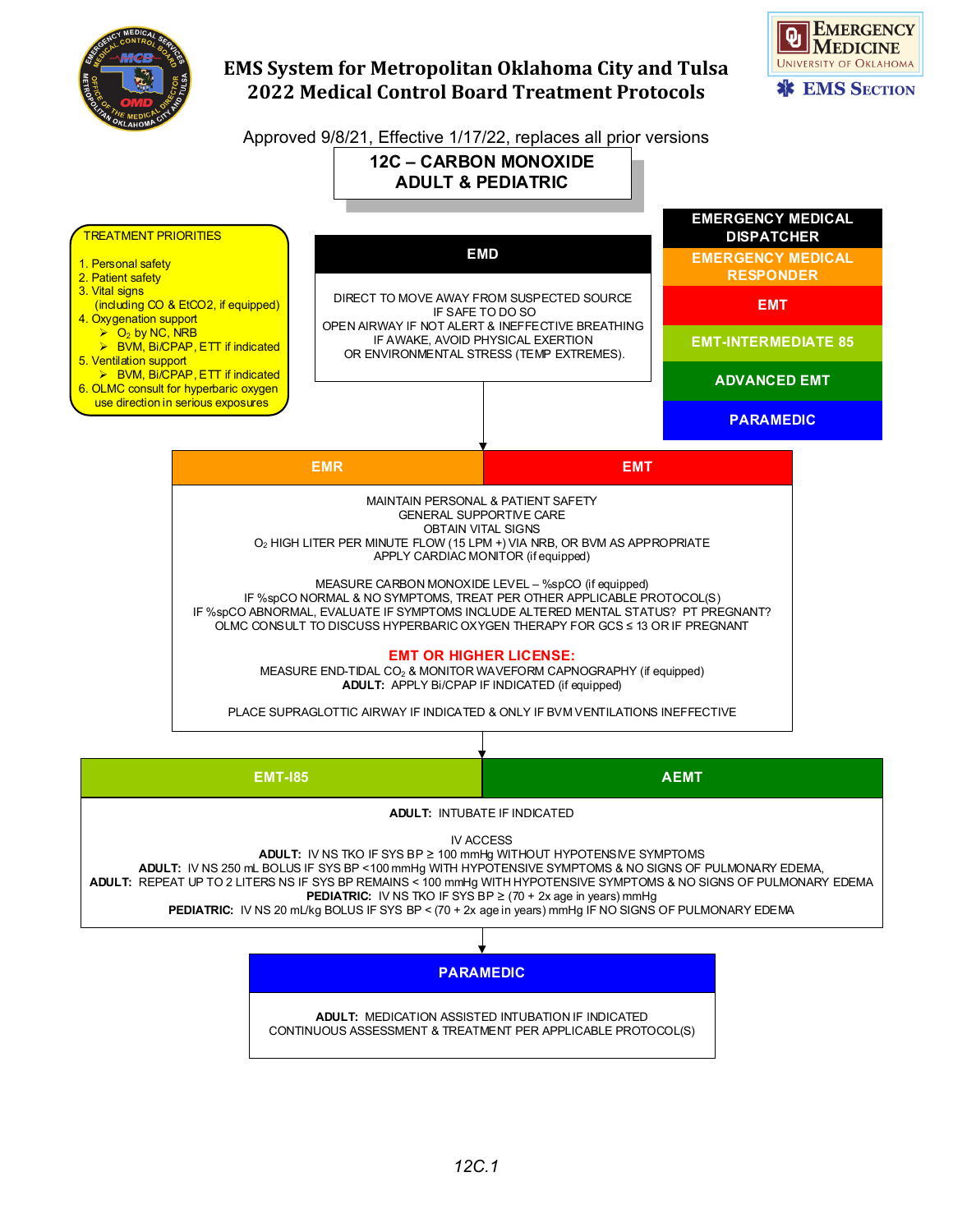



Approved 9/8/21, Effective 1/17/22, replaces all prior versions **PROTOCOL 12C: Carbon Monoxide, cont.**

| %SpCO    | Expected Signs & Symptoms - * may not<br>correlate w/ individual pt symptoms |
|----------|------------------------------------------------------------------------------|
| $0 - 3%$ | None - Normal                                                                |
| 4-9%     | Minor Headache (**Normal for Smokers)                                        |
| 10-19%   | <b>Headache, Shortness of Breath</b>                                         |
| 20-29%   | Headache, Nausea, Dizziness, Fatigue                                         |
| 30-39%   | Severe Headache, Vomiting, Vertigo, AMS                                      |
| 40-49%   | <b>AMS, Syncope, Tachycardia</b>                                             |
| 50-59%   | Seizures, Shock, Apnea, Coma                                                 |
| 60% +    | Coma, Death                                                                  |

### Technique (Masimo RAD-57™ - see protocol Special Note):

### Fingertip Sensor Placement Using Light Shield:

- Using the light shield with correct placement of finger is **VERY IMPORTANT** for accuracy of reading.
- Clean and dry finger.
- Orient equipment and finger to replicate diagram.
- When possible, use ring finger, non-dominant hand (using the dominant hand of smokers has been shown to result in higher level readings that do not correlate with bodywide levels of CO).
- Insert finger until the tip of finger hits the stop block.
- Sensor should NOT rotate or move freely on finger.
- LED's (red light) should pass through mid-nail, not cuticle.
- Connecting cable should be on top (nail side).

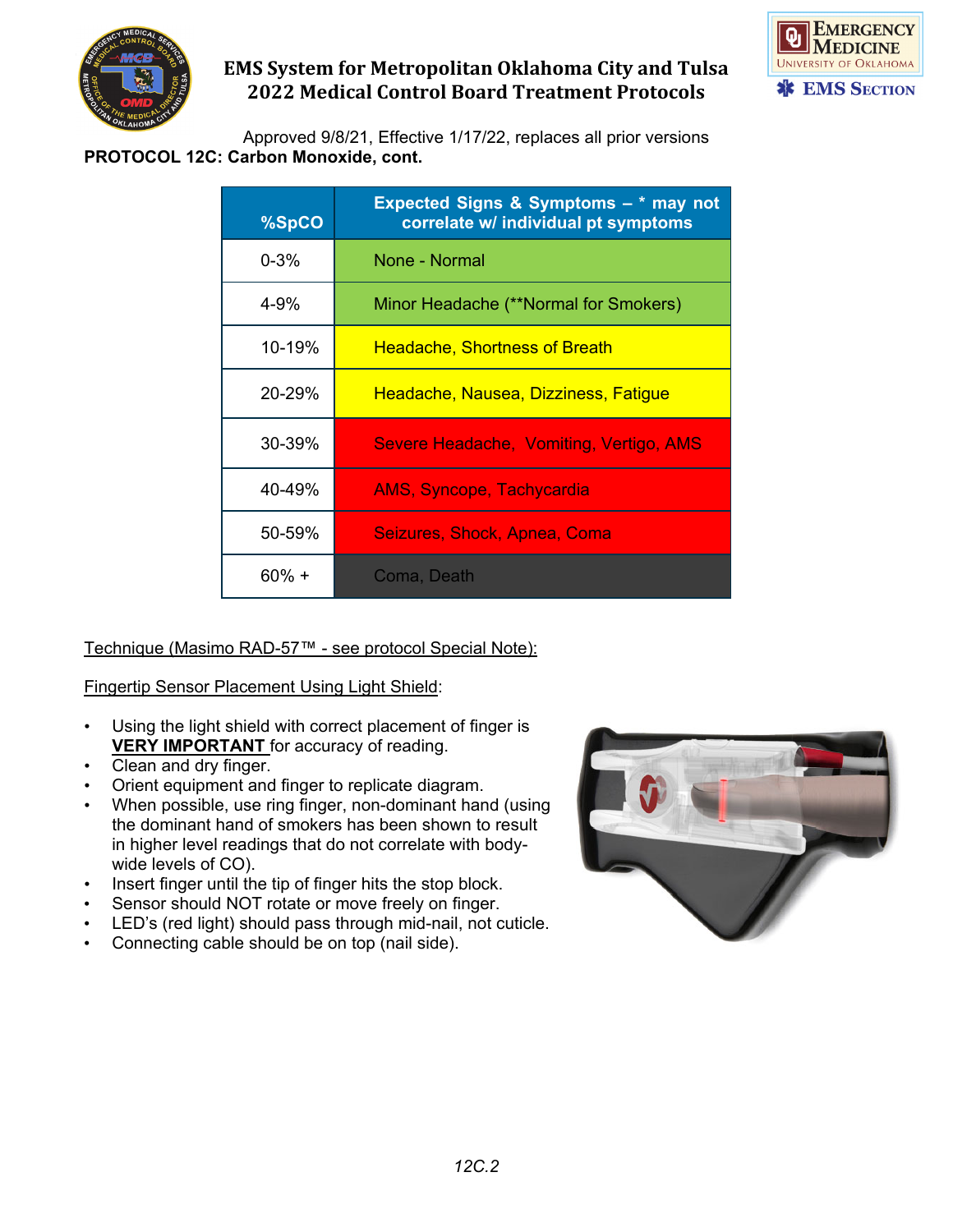



 $\circledcirc$ 

**S**Misino

**SMASIMO** 

**SMsivoSET** 

 $\odot$ 

 $\sqrt{3}$ ad-57

 $\mathbf{Q}$ 

Approved 9/8/21, Effective 1/17/22, replaces all prior versions

### **PROTOCOL 12C: Carbon Monoxide, cont.**

### **Startup Sequence:**

- Place sensor on finger (clean/dry skin)
- Press "POWER" button
- Verify all LED's light up and a 1 second tone is heard
- Startup mode begins
- All preset configurations are displayed
- Scrolling zeroes  $0 0 0$  and flashes dashed lines
- May take up to 25 seconds
- Do not move sensor during startup
- When complete, reading is displayed
- Begin patient monitoring
- Defaults to pulse rate and oxygen saturation reading
- "PI" bar graph displays strength of arterial perfusion

Power Button. Press "ON", Hold for "OFF"

Each green LED window below Power Button that illuminates indicates 25% battery power

### Operation / Pulse Oximetry & Pulse Rate:

- Displays after startup sequence described above
- Oxygen Saturation on top in red numbers
- Pulse Rate on bottom in green numbers
- Low Signal I.Q.<sup>®</sup> (SIQ) LED lit indicates poor pulse ox signal quality - evaluate finger/sensor, use alternate finger
- Press "DISPLAY" to display %spCO

Press "Bell" to silence alarms (if needed)